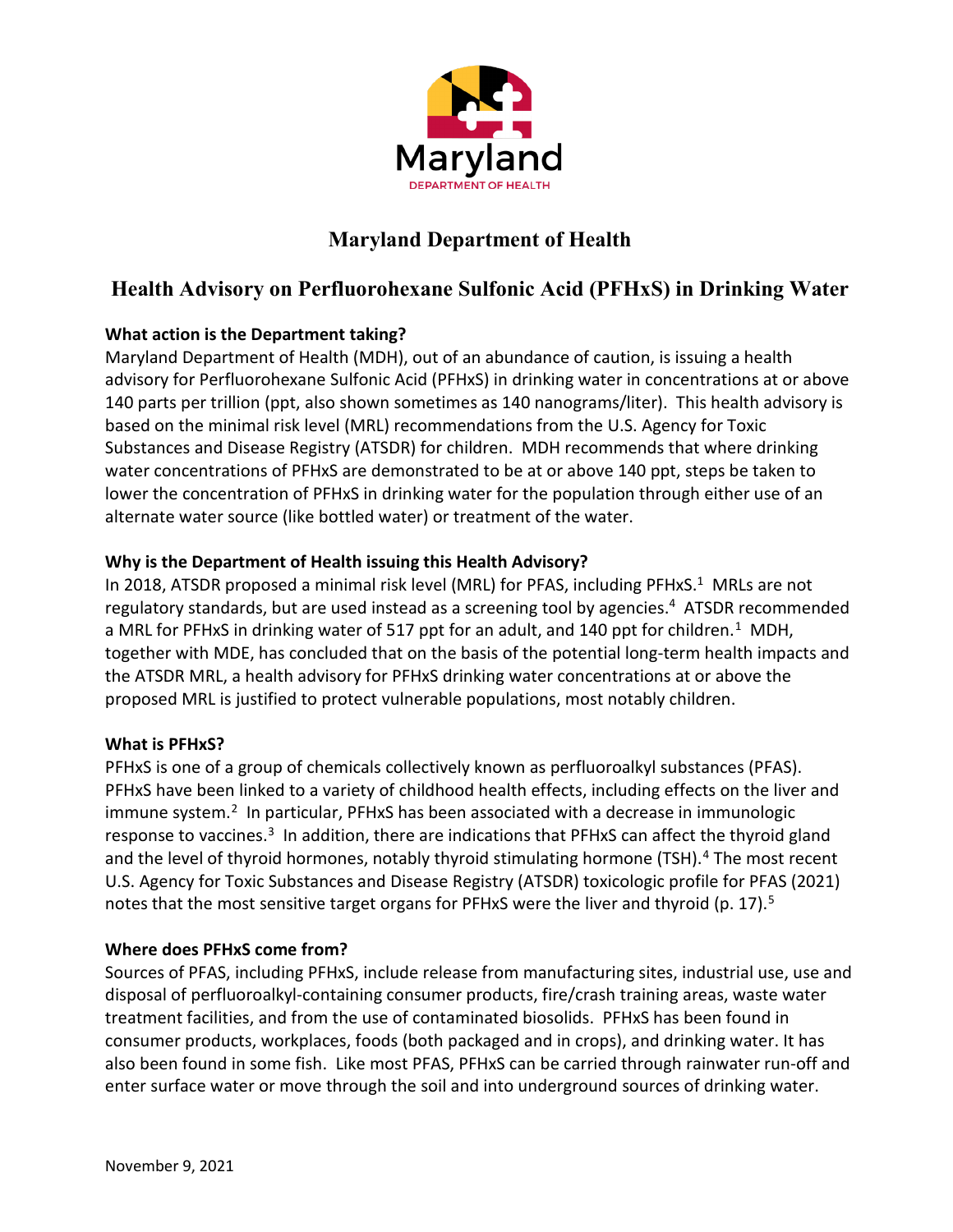They are not easily broken down by sunlight or other natural processes, and can persist in the environment for many years.4

### **Why is this Health Advisory being issued now?**

The Maryland Department of the Environment (MDE), with the analytic support of the Maryland Department of Health Laboratories Administration, has recently begun testing and assessing drinking water and surface waters resources throughout the state. More information about the testing program and locations can be found at the MDE web page, "Maryland and PFAS" [\(https://mde.maryland.gov/PublicHealth/Pages/PFAS-Landing-Page.aspx\)](https://mde.maryland.gov/PublicHealth/Pages/PFAS-Landing-Page.aspx).

#### **How do I know whether I have been exposed to PFHxS?**

PFHxS, like other PFAS, can be found in low concentrations in the blood of most people, including children, in the United States. The concentration of PFHxS in people tested through the National Health and Nutrition Examination Survey has decreased by 22% over the past decade's surveys, from 2.13 micrograms per liter ( $\mu$ g/L) in the 1999-2000 survey, to 1.66  $\mu$ g/L in the 2009-2010 survey.<sup>[6](#page-2-5)</sup> There is no routine clinical diagnostic testing available for PFHxS, and MDH is not recommending that health care providers test individuals for exposure, since the test results do not indicate any clinical diagnosis, nor is there any indication for any treatment based on a level of PFHxS.

#### **How do I know if my water has been tested?**

PFHxS is not routinely tested in the United States, and only recently have federal and state agencies been testing drinking water sources across the country to understand where PFAS may be found. PFAS testing is not required for private wells or regulated water supplies.

## **What should I do if I have PFHxS in my drinking water?**

The presence of PFHxS in drinking water is not an urgent health concern, but MDH has concluded that PFHxS exposure should be reduced below the ATSDR MRL to prevent long-term health risks to people, especially children. If water is used to prepare infant formula by people whose drinking water has PFHxS at or above the ATSDR MRL of 140 ppt, the formula should be prepared only with treated or bottled water. PFHxS can transfer from a mother to her infant during pregnancy and to an infant through breastmilk. However, MDH recommends that women currently breastfeeding, and pregnant women who plan to breastfeed, continue to do so. Breastfeeding is important for the short and long term health of both a mother and infant and is recommended by doctors and other health professionals.

#### **Can I boil the water to get rid of the PFHxS?**

Treatment for PFAS in drinking water, including PFHxS, requires technologies like activated carbon, ion exchange, nanofiltration or reverse osmosis.<sup>7</sup> Boiling water does not remove or inactivate PFHxS or other PFAS. Homeowners and water system operators who are affected by PFHxS concentrations at or above the MRL should consult with MDE or a water consultant to understand what treatment options may be appropriate and available.

## **Can I wash dishes, bathe, water plants (ornamental, edible), other uses with the water?**

Yes. It is through drinking water that PFHxS exposure is significant, not through these other uses.